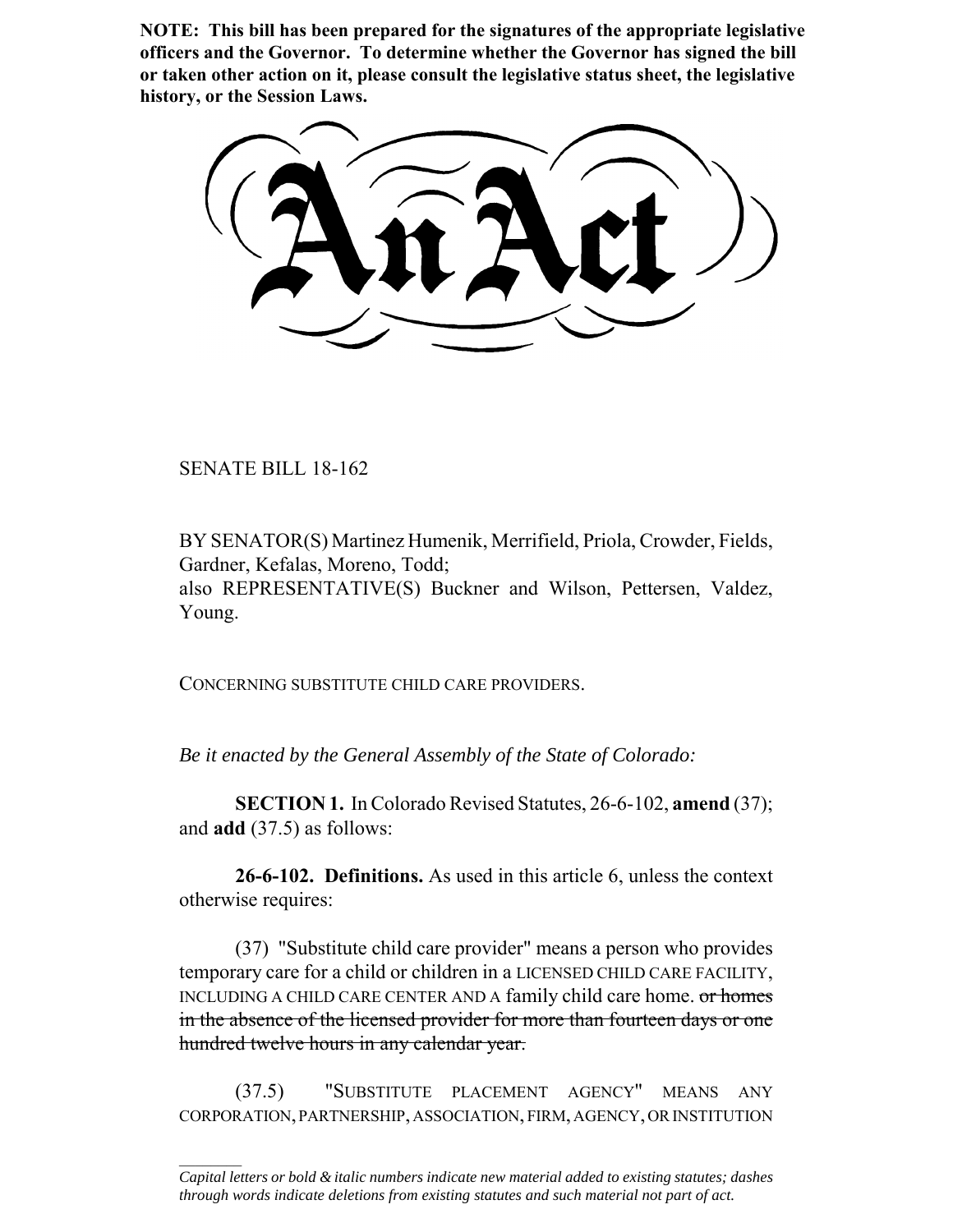THAT PLACES OR THAT FACILITATES OR ARRANGES PLACEMENT OF SHORT-TERM OR LONG-TERM SUBSTITUTE CHILD CARE PROVIDERS IN LICENSED CHILD CARE FACILITIES PROVIDING LESS THAN TWENTY-FOUR-HOUR CARE.

**SECTION 2.** In Colorado Revised Statutes, **repeal and reenact, with amendments,** 26-6-103.3 as follows:

**26-6-103.3. Substitute child care providers - substitute placement agency - licensing - rules.** (1) SUBSTITUTE PLACEMENT AGENCIES ARE SUBJECT TO THE REQUIREMENTS OF THIS PART 1. THE STATE DEPARTMENT SHALL LICENSE SUBSTITUTE PLACEMENT AGENCIES TO PLACE OR FACILITATE OR ARRANGE FOR THE PLACEMENT OF SHORT-TERM AND LONG-TERM SUBSTITUTE CHILD CARE PROVIDERS IN LICENSED FACILITIES PROVIDING LESS THAN TWENTY-FOUR-HOUR CARE.

(2) THE STATE BOARD SHALL PROMULGATE RULES FOR SUBSTITUTE PLACEMENT AGENCIES AND SUBSTITUTE CHILD CARE PROVIDERS. AT A MINIMUM, STATE BOARD RULES MUST REQUIRE THAT THE SUBSTITUTE CHILD CARE PROVIDER DEMONSTRATE THAT HE OR SHE HAS THE TRAINING AND CERTIFICATION FOR THE CHILD CARE LICENSE TYPE AND POSITION IN WHICH THE SUBSTITUTE CHILD CARE PROVIDER IS PLACED. PURSUANT TO SECTION  $26-6-107(1)(a)(I)(C)$ , EACH SUBSTITUTE CHILD CARE PROVIDER SHALL PAY FOR AND SUBMIT TO A FINGERPRINT-BASED CRIMINAL HISTORY RECORDS CHECK AND A REVIEW OF THE RECORDS AND REPORTS OF CHILD ABUSE OR NEGLECT MAINTAINED BY THE STATE DEPARTMENT TO DETERMINE WHETHER THE SUBSTITUTE CHILD CARE PROVIDER HAS BEEN FOUND TO BE RESPONSIBLE IN A CONFIRMED REPORT OF CHILD ABUSE OR NEGLECT. THE SUBSTITUTE PLACEMENT AGENCY SHALL NOT PLACE A SUBSTITUTE CHILD CARE PROVIDER WHO IS CONVICTED OF ANY OF THE CRIMES SPECIFIED IN SECTION 26-6-104 (7) OR SECTION 26-6-108.

**SECTION 3.** In Colorado Revised Statutes, 26-6-105, **amend**  $(1)(a)(IX)$  and  $(1)(a)(X)$ ; and **add**  $(1)(a)(XI)$  as follows:

**26-6-105. Fees - when original applications, reapplications, and renewals for licensure are required - creation of child care licensing cash fund.** (1) (a) The state department is hereby authorized to establish, pursuant to rules promulgated by the state board, permanent, time-limited, and provisional license fees and fees for continuation or renewal, whichever

PAGE 2-SENATE BILL 18-162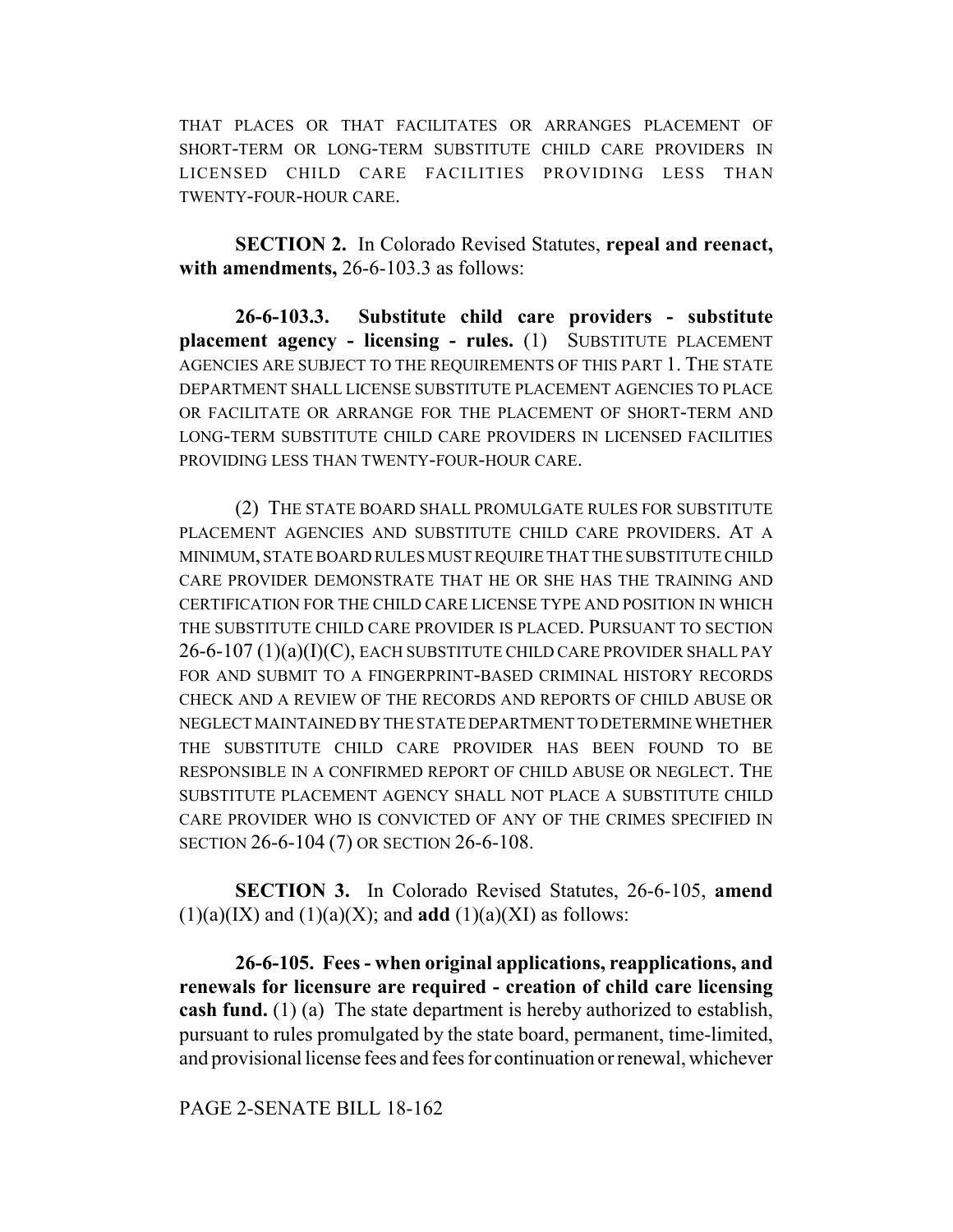is applicable, of a license for the following types of child care arrangements:

- (IX) Specialized group facilities; and
- (X) Children's resident camps; AND
- (XI) SUBSTITUTE PLACEMENT AGENCIES.

**SECTION 4. Act subject to petition - effective date.** This act takes effect at 12:01 a.m. on the day following the expiration of the ninety-day period after final adjournment of the general assembly (August 8, 2018, if adjournment sine die is on May 9, 2018); except that, if a referendum petition is filed pursuant to section 1 (3) of article V of the state constitution against this act or an item, section, or part of this act within such period, then the act, item, section, or part will not take effect unless